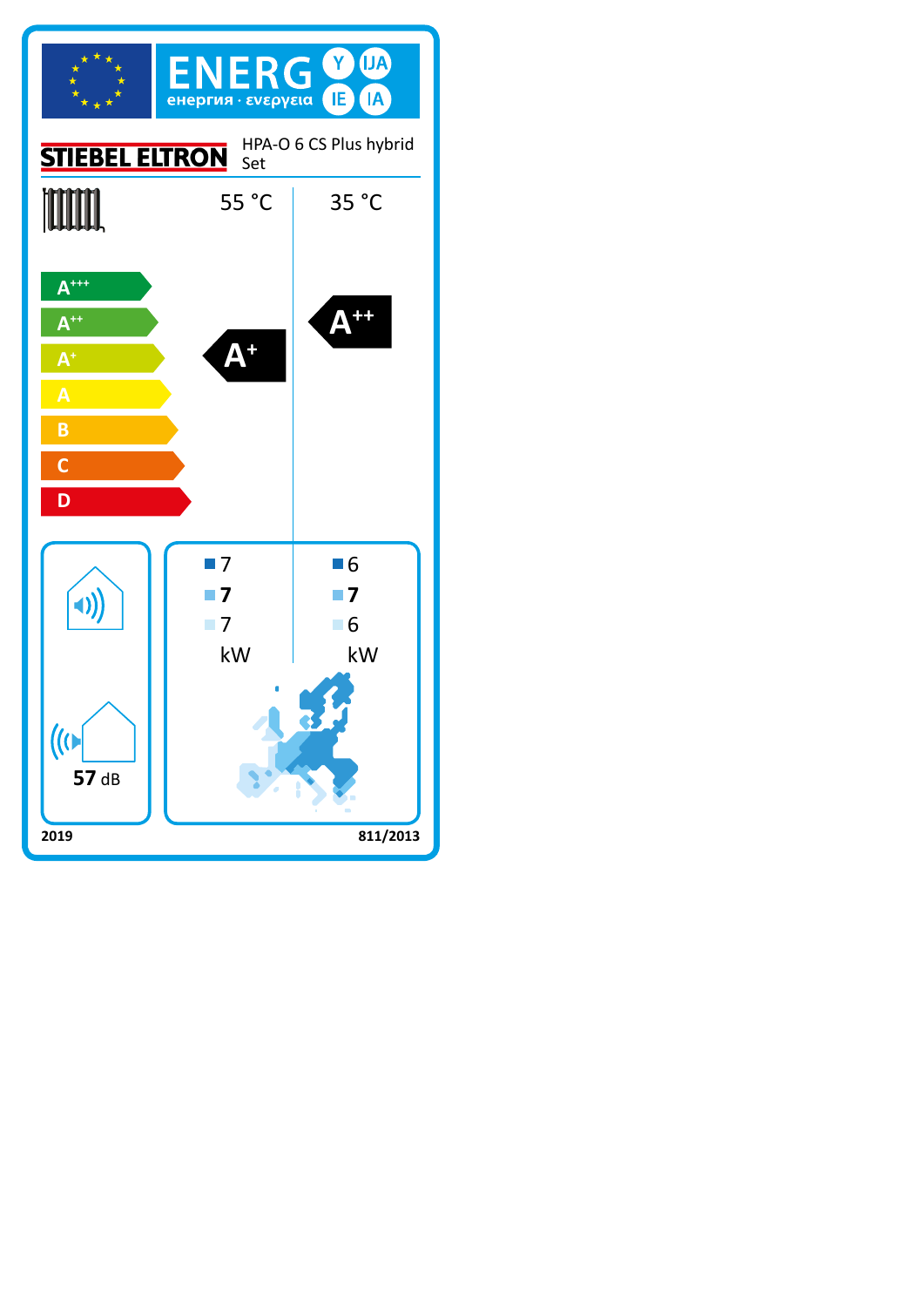### **Product datasheet: Room heater to regulation (EU) no. 811/2013**

|                                                                                                                    |       | HPA-O 6 CS Plus hybrid Set |
|--------------------------------------------------------------------------------------------------------------------|-------|----------------------------|
|                                                                                                                    |       | 201603                     |
| Manufacturer                                                                                                       |       | <b>STIEBEL ELTRON</b>      |
| Energy efficiency class for central heating in moderate climates for<br>medium temperature applications            |       | A+                         |
| Energy efficiency class for central heating in moderate climates for low<br>temperature applications               |       | A++                        |
| Rated heating output in moderate climates for average temperature<br>applications (Prated)                         | kW    | $\overline{7}$             |
| Rated heating output in moderate climates for low temperature<br>applications (Prated)                             | kW    | 7                          |
| Seasonal room heating efficiency in moderate climates for average<br>temperature applications (ns)                 | %     | 124                        |
| Seasonal room heating efficiency in moderate climates for low<br>temperature applications (ns)                     | %     | 182                        |
| Annual energy consumption in moderate climates for average<br>temperature applications (QHE)                       | kWh/a | 4917                       |
| Annual energy consumption in moderate climates for low temperature<br>applications (QHE)                           | kWh/a | 3038                       |
| Sound power level external                                                                                         | dB(A) | 57                         |
| Rated heating output in colder climates for average temperature<br>applications (Prated)                           | kW    | $\overline{7}$             |
| Rated heating output in colder climates for low temperature applications<br>(Prated)                               | kW    | 6                          |
| Rated heating output in warmer climates for average temperature<br>applications (Prated)                           | kW    | $\overline{7}$             |
| Rated heating output in warmer climates for low temperature applications<br>(Prated)                               | kW    | 6                          |
| Seasonal room heating efficiency in colder climates for average<br>temperature applications (ns)                   | $\%$  | 112                        |
| Seasonal room heating efficiency in colder climates for low temperature<br>applications (ns)                       | %     | 153                        |
| Seasonal room heating efficiency in warmer climates for average<br>temperature applications $( \nabla \mathbf{s})$ | %     | 160                        |
| Seasonal room heating efficiency in warmer climates for low temperature<br>applications (ns)                       | %     | 217                        |
| Annual energy consumption in colder climates for average temperature<br>applications (QHE)                         | kWh/a | 5564                       |
| Annual energy consumption in colder climates for low temperature<br>applications (QHE)                             | kWh/a | 3675                       |
| Annual energy consumption in warmer climates for average temperature<br>applications (QHE)                         | kWh/a | 2128                       |
| Annual energy consumption in warmer climates for low temperature<br>applications (QHE)                             | kWh/a | 1533                       |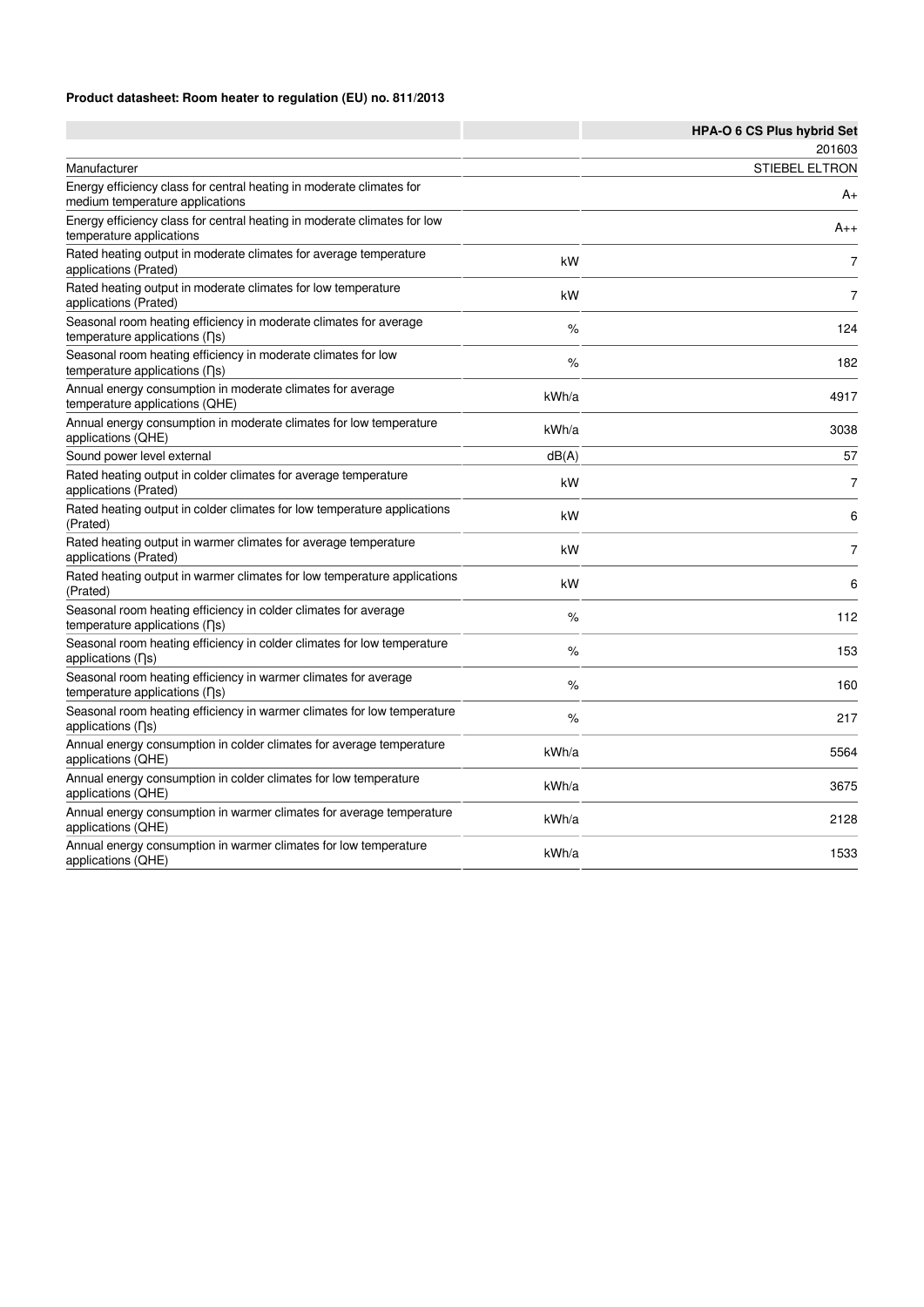



# **STIEBEL ELTRON**

HPA-O 6 CS Plus hybrid Set

# **TOOTAL**

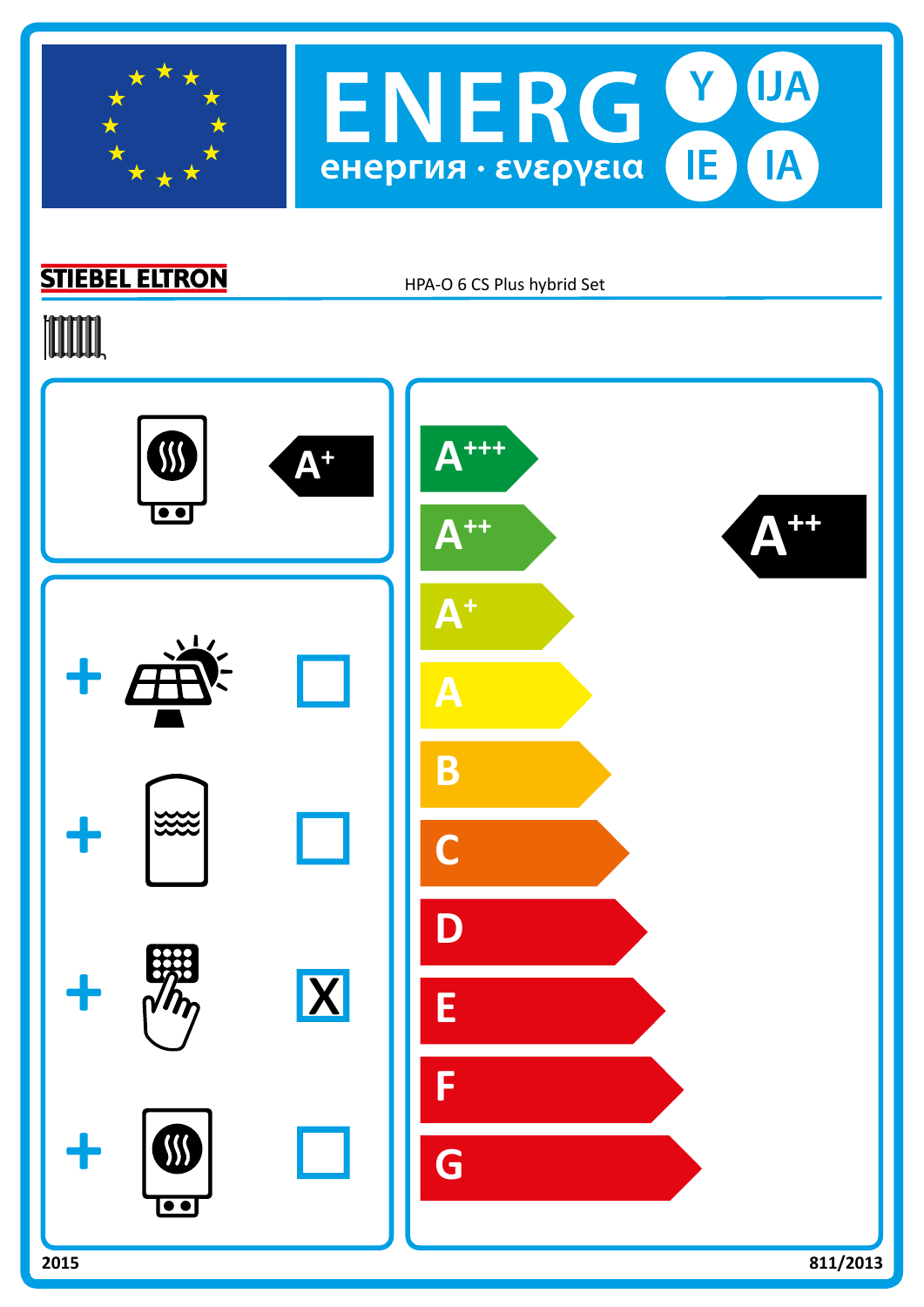### **Product datasheet: Composite system consisting of room heater and temperature controller to regulation (EU) no. 811/2013**

|                                                                                                                                              |      | <b>HPA-O 6 CS Plus hybrid Set</b> |
|----------------------------------------------------------------------------------------------------------------------------------------------|------|-----------------------------------|
|                                                                                                                                              |      | 201603                            |
| Manufacturer                                                                                                                                 |      | <b>STIEBEL ELTRON</b>             |
| Seasonal room heating efficiency in moderate climates for average<br>temperature applications $( \nabla \mathbf{s})$                         | $\%$ | 124                               |
| Temperature controller class                                                                                                                 |      | VI                                |
| Contribution of temperature controller to room heating energy efficiency                                                                     | $\%$ | 4                                 |
| Room heating energy efficiency of composite system under moderate<br>climatic conditions                                                     | $\%$ | 128                               |
| Room heating energy efficiency of composite system under colder<br>climatic conditions                                                       | $\%$ | 116                               |
| Room heating energy efficiency of composite system under warmer<br>climatic conditions                                                       | $\%$ | 164                               |
| Value of differential between room heating energy efficiency under<br>moderate climatic conditions and that under colder climatic conditions | $\%$ | 12                                |
| Value of differential between room heating energy efficiency under<br>warmer climatic conditions and that under moderate climatic conditions | $\%$ | 36                                |
| Energy efficiency class for central heating in moderate climates for<br>medium temperature applications                                      |      | $A_{+}$                           |
| Room heating energy efficiency class of composite system under<br>moderate climatic conditions                                               |      | $A_{++}$                          |